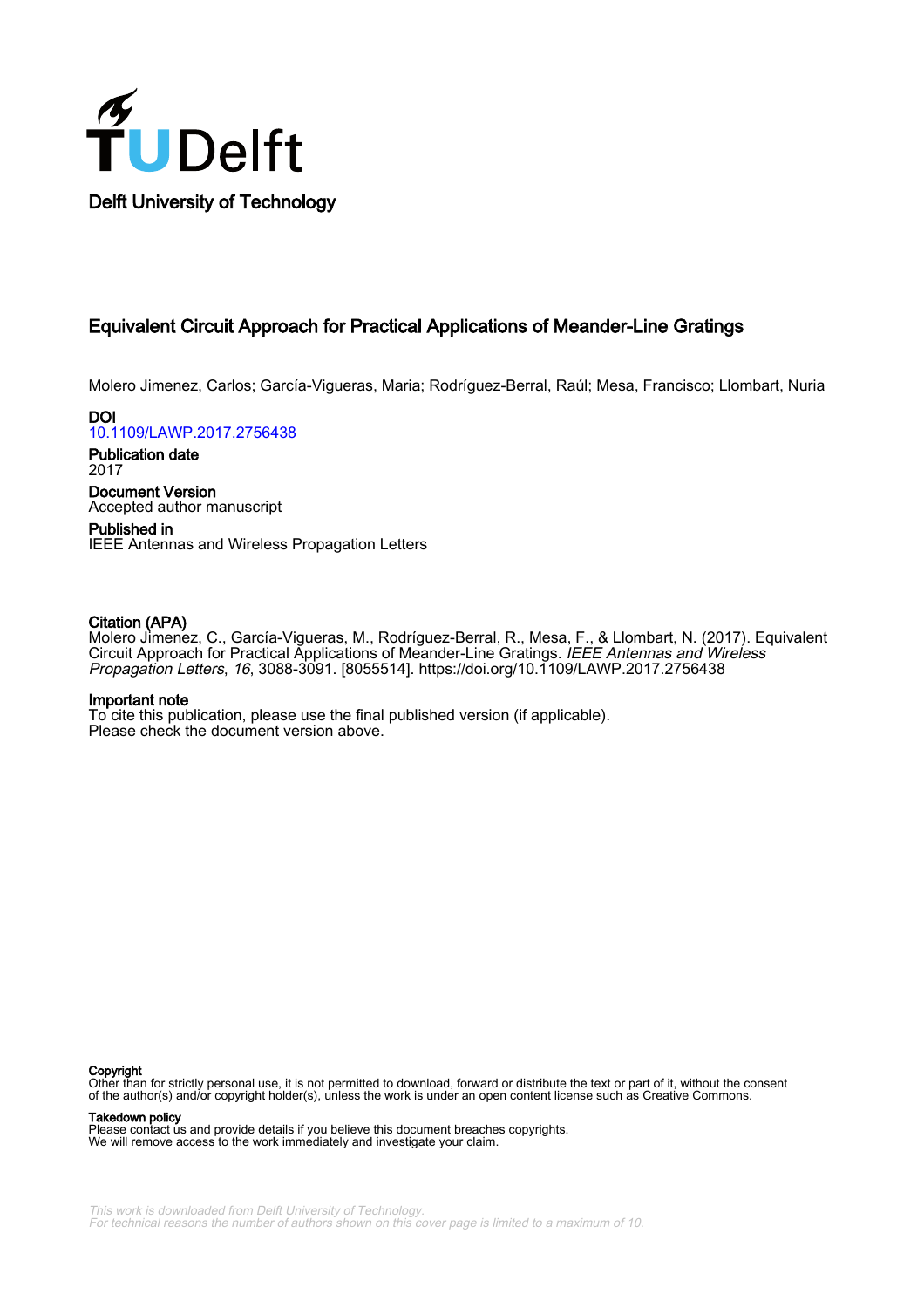# Equivalent Circuit Approach for Practical Applications of Meander-Line Gratings

Carlos Molero, María García-Vigueras, Raúl Rodríguez-Berral, Francisco Mesa, Fellow, IEEE, and Nuria Llombart*, Senior Member, IEEE*

*Abstract***—This letter reports an analytical circuit model to characterize periodic arrangements of printed meander lines. The methodology employed for the derivation of the model is presented together with two typical examples of its possible application: a polarizer and an absorber. Comparisons with results provided by a commercial software evidence the good accuracy provided by the equivalent circuit.**

*Index Terms***—Absorbers, circuit models (CMs), meander lines, periodic structures, polarizers.**

### I. INTRODUCTION

**PERIODIC** surfaces consisting of meander-line gratings (MLGs) have long been studied because they allow for the synthesis of specific anisotropic scattering. The basic underlying principle is that plane waves impinging on MLGs with electric field parallel to the meander-line axis experience an inductive behavior, whereas incident waves with perpendicular polarization encounter a capacitive sheet. Widely employed in the conception of polarizers, MLGs allow to convert the linear polarization of an impinging wave into circular. This solution was first proposed in 1970s [1], widely applied in successive years [2]–[4], with some approaches revisited nowadays for modern satellite communication systems [5]. MLGs can also find application in the design of dual-polarized absorbers. For instance, superconducting kinetic detectors in the terahertz/IR regime have been developed using linear absorbing strips [6], which were modeled analytically with the equivalent circuit presented in [7]. This geometry receives only one polarization, and instead the use of meandered absorbing mesh will allow the reception of two incoherent polarizations simultaneously

Manuscript received August 5, 2017; accepted September 5, 2017. Date of publication October 2, 2017; date of current version November 20, 2017. This work was supported in part by Rennes Metropole for the ´ funds AIS 17C0481 and in part by Region Bretagne for the contract SAD 2016 9637 as well as the Spanish Ministerio de Economía y Competitividad with European Union FEDER funds (Project TEC2013-41913-P). *(Corresponding author: Carlos Molero.)*

C. Molero and M. García-Vigueras are with the Institut d'Electronique et de Télécommunications de Rennes (IETR), UMR CNRS 616, INSA Rennes, 35708 Rennes, France (e-mail: Carlos.Molero-Jimenez@insa-rennes.fr; maria.garciavigueras@insa-rennes.fr).

R. Rodríguez-Berral and F. Mesa are with the Department of Applied Physics 1, University of Seville, Seville 41012, Spain (e-mail: rrberral@us.es; mesa@us.es).

N. Llombart is with Microelectronics Department, Delft University of Technology, Delft 2628CD, the Netherlands (e-mail: n.llombartjuan@tudelft.nl).

Color versions of one or more of the figures in this letter are available online at http://ieeexplore.ieee.org.



Fig. 1. (a) Sketch of the MLG and (b) front view of the unit cell. The meander is composed of five sections (named S*i*, with respective length  $l_i$  and  $i = 1, \ldots, 5$ ) and four corner bends (marked in red and labeled as  $Ci$  with  $i = 1, \ldots, 4$ );  $l_2 = l_4$ ,  $l_1 = l_5$  so the full length of the meander can be, thus, approximated by  $L = 2l_1 + 2l_2 + l_3 + 2w$ .

increasing the overall system sensitivity and still be used as a resonating read out inductor.

Due to MLGs' potential and versatility, their characterization has also attracted much interest. Several models have already been reported in the literature [2], although their analytical formulation suffers from frequency and geometrical limitations. The present letter proposes a wideband equivalent circuit model (CM) that allows for the characterization of MLGs in layered media. The CM is based on some of the authors' previous works on physically insightful models [8], [9]. Analytical expressions can be provided for all the elements of the CM. A main requirement to build the CM is a good assumption of the meander surface-current distribution, which can be extracted either from standard method-of-moments entire-domain basis functions (such as those in [3]), or from commercial full-wave tools [8]. This CM is intended to be an efficient design tool for applications involving MLGs, here illustrated by means of two examples. This letter is organized as follows: Section II presents the general guidelines to build the CM, the way to obtain the surface current distribution on the meander, and the inclusion of ohmic/dielectric losses in the CM. Two applications of the CM are exposed in Section III, first a microwave polarizer and second a terahertz absorber. Numerical results provided by the CM are finally shown and compared to those obtained by CST [11] in order to validate the proposal.

#### II. MLG CIRCUIT MODEL

The structure under study is sketched in Fig. 1(a), consisting of an MLG embedded by two semiinfinite dielectric media.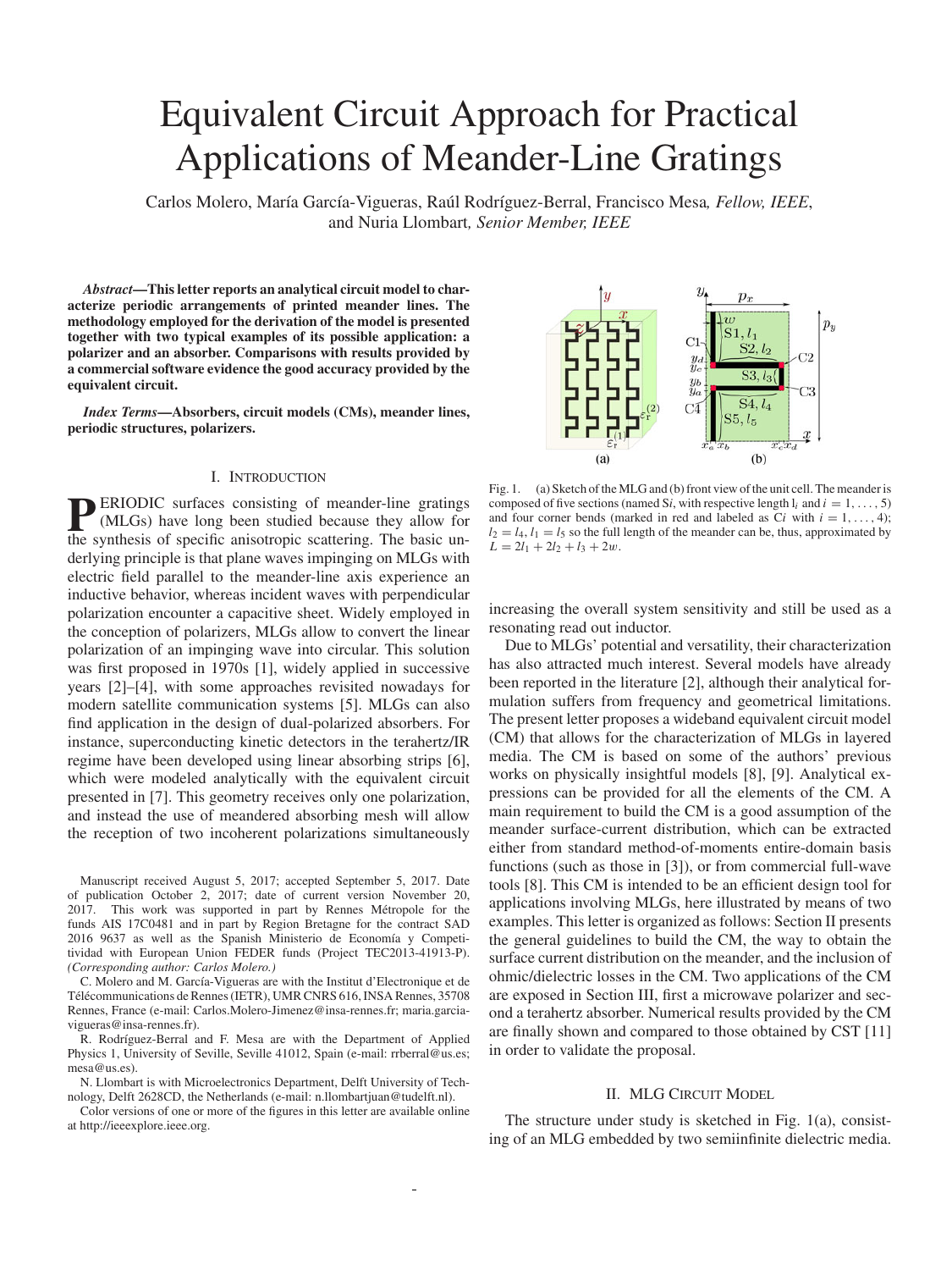The periodicity of the problem makes that the scattering of a plane wave impinging on this MLG can be analyzed by just considering its unit cell [sketched in Fig. 1(b)] and to interpret the scenario as a waveguide-discontinuity problem [8], [9]. The equivalent impedance for such a problem,  $Z_{MLG}$ , is next extracted following the guidelines reported in [9]. By imposing the scatterer's boundary conditions to the fields' Floquet expansions at both sides of the discontinuity, the following expression for  $Z_{MLG}$  can be derived [9, (49)]:

$$
Z_{\rm MLG} = \frac{1}{j\omega C_{\rm ho}} + j\omega L_{\rm ho} + \sum_{|n|, |m| \le M} \frac{1}{|N_{nm}|^2 [Y_{nm}^{(1)} + Y_{nm}^{(2)}]} \tag{1}
$$

(the symbol  $\prime$  in the summation implies that the incident harmonic is excluded). The resulting impedance represents the coupling of energy from the impinging wave to the rest of infinite higher-order (ho) Floquet harmonics of order *n*, *m* supported by the doubly-periodic MLG. Equation (1) is composed of three different contributions, all series connected from a circuital point of view (the equivalent circuit is displayed in [9, Fig. 8]). The first two contributions, the capacitance  $C_{ho}$  and the inductance *L*ho, are related to the excitation of all evanescent TM and TE harmonics, respectively. These harmonics are characterized by an order  $|n|$ ,  $|m|$  greater than a certain integer number *M*.  $C_{ho}$ and  $L_{\text{ho}}$  can be expressed as ([9, (50) and (51)])

$$
\frac{1}{C_{\text{ho}}} = \frac{1}{\varepsilon_0(\varepsilon_r^{(1)} + \varepsilon_r^{(2)})} \sum_{|n|, |m| = M+1}^{\infty} \frac{|k_{n,m}|}{|N_{nm}^{\text{TM}}|^2}
$$
(2)

$$
L_{\text{ho}} = \frac{\mu_0}{2} \sum_{|n|, |m| = M+1}^{\infty} \frac{1}{|N_{nm}^{\text{TE}}|^2 |k_{n,m}|}
$$
(3)

with  $k_{n,m}$  being the cutoff wavenumber of the harmonic of order *n*, *m* and  $\varepsilon_r^{(1)}$  and  $\varepsilon_r^{(2)}$  the relative permittivity of the media (1) and (2) [left and right sides of the discontinuity in Fig. 1(a)]. Each term included in the summations is weighted by a factor  $N_{nm}^{\text{TE/TM}}$ , which is related to the projection of the transverse field profile of a TE/TM harmonic over the surface current density on the meander, named as  $J^{TE/TM}(x, y)$ . Detailed information on the nature and closed-form expression of this projection is available in [9] (see (32) in there). Both *C*ho and *L*ho are independent on the frequency and the angle of incidence, therefore they can be calculated once and stored. The third contribution in (1) corresponds to the excitation of the rest of harmonics of order  $|n|, |m| \leq M$  that were not considered in the two previous regular reactance terms. Each term taking part in the summation corresponds to the the parallel connection of the frequencydependent modal admittances  $Y_{nm}^{(i)}$  of the harmonic under consideration (TE or TM) at each side of the discontinuity [medium (1) or (2)], weighted again by the corresponding factor  $N_{nm}^{\text{TE/TM}}$ .

#### *A. Analytical Expression for the Meander Surface Current*

At operation wavelengths relatively larger or similar to the meander length *L* [see Fig. 1(b)], it can be assumed that the surface current density on MLGs does not vary significantly with frequency [8], [9]. Under this premise, a frequency-independent spatial profile can be defined for the surface current density. We propose the following analytical expressions for the spatial profile, which allow to consider TE/TM-polarized plane wave



Fig. 2. (a) Detail of the corner bend formed by the strip sections S2 and S3. (b) Analytical surface-current profiles  $\mathbf{j}_x$  (left) and  $\mathbf{j}_y$  (right) computed for a given geometry.

excitation of the MLG under conical incidence (i.e., from angles  $\theta$ ,  $\phi$ ):

$$
\mathbf{j}^{TE}(x, y) = \left[\sin(\phi) \mathbf{j}_x - \cos(\phi) \mathbf{j}_y\right] e^{-j k_{x0} x - j k_{y0} y} \tag{4}
$$

$$
\mathbf{j}^{TM}(x, y) = [\sin(\phi) \mathbf{j}_y + \cos(\phi) \mathbf{j}_x] e^{-j k_x \alpha x - j k_y \alpha y}.
$$
 (5)

Here, the exponential functions depending on the transverse wavenumbers of the incident wave,  $k_{x0} = k_0 \sin(\theta) \cos(\phi)$  and  $k_{y0} = k_0 \sin(\theta) \sin(\phi)$ , represent the phase shift imposed by the obliquely incident wave over the surface-current pattern. In these equations,  $\mathbf{j}_{x/y}$  represent the current profiles excited in the meander by the *x*/*y*-directed components of the incident electric field. These profiles can be expressed by the following analytical expressions [the geometrical parameters of the meander are defined in Fig. 1(b)]:

$$
\frac{\mathbf{j}_x}{\sqrt{2}} = \begin{cases}\n\sin(2\pi [y_c + l_2 + 2w + y - y_d]/L) \,\hat{\mathbf{y}}, & \text{S1} \\
\sin(2\pi [y_c + w + x_c - x]/L) \,\hat{\mathbf{x}}, & \text{S2} \\
\sin(2\pi y/L) \,\hat{\mathbf{y}}, & \text{S3} \\
\sin(2\pi [y_b - w + x - x_c]/L) \,\hat{\mathbf{x}}, & \text{S4} \\
\sin(2\pi [y_b - 2w - l_2 - y_a + y]/L) \,\hat{\mathbf{y}}, & \text{S5}\n\end{cases}
$$

$$
\mathbf{j}_y = \begin{cases} \hat{\mathbf{y}}, & \text{S1, S3, and S5} \\ -\hat{\mathbf{x}}, & \text{S2} \\ \hat{\mathbf{x}}, & \text{S4} \end{cases}
$$
 (7)

These expressions are chosen starting from the basis functions for meander lines proposed in [3] and aim at preserving continuity between adjacent strips of the meander. Equation (6) implies a sine-shaped current profile when the impinging electric field is perpendicular to the meander (directed along  $x$ ), and (7) a constant profile when the incident field is parallel to the meander (*y*-polarized). These profiles are assumed to be constant within the width  $w$  of the meander. Surface currents in  $(6)$  and  $(7)$  only cover the meander sections, not the corners [red square regions in Fig. 1(b)].

We define the current profiles in these corners so that they satisfy the boundary conditions imposed on the corner edges and preserving continuity between sections. The followed procedure is next illustrated for the case of the profile  $\mathbf{j}_x$  in the corner formed between the meander sections S2 and S3, zoomed in Fig. 2(a). This profile is labeled as  $\mathbf{j}_x^{23}$  and, considering (6), is taken as the following superposition of the current entering from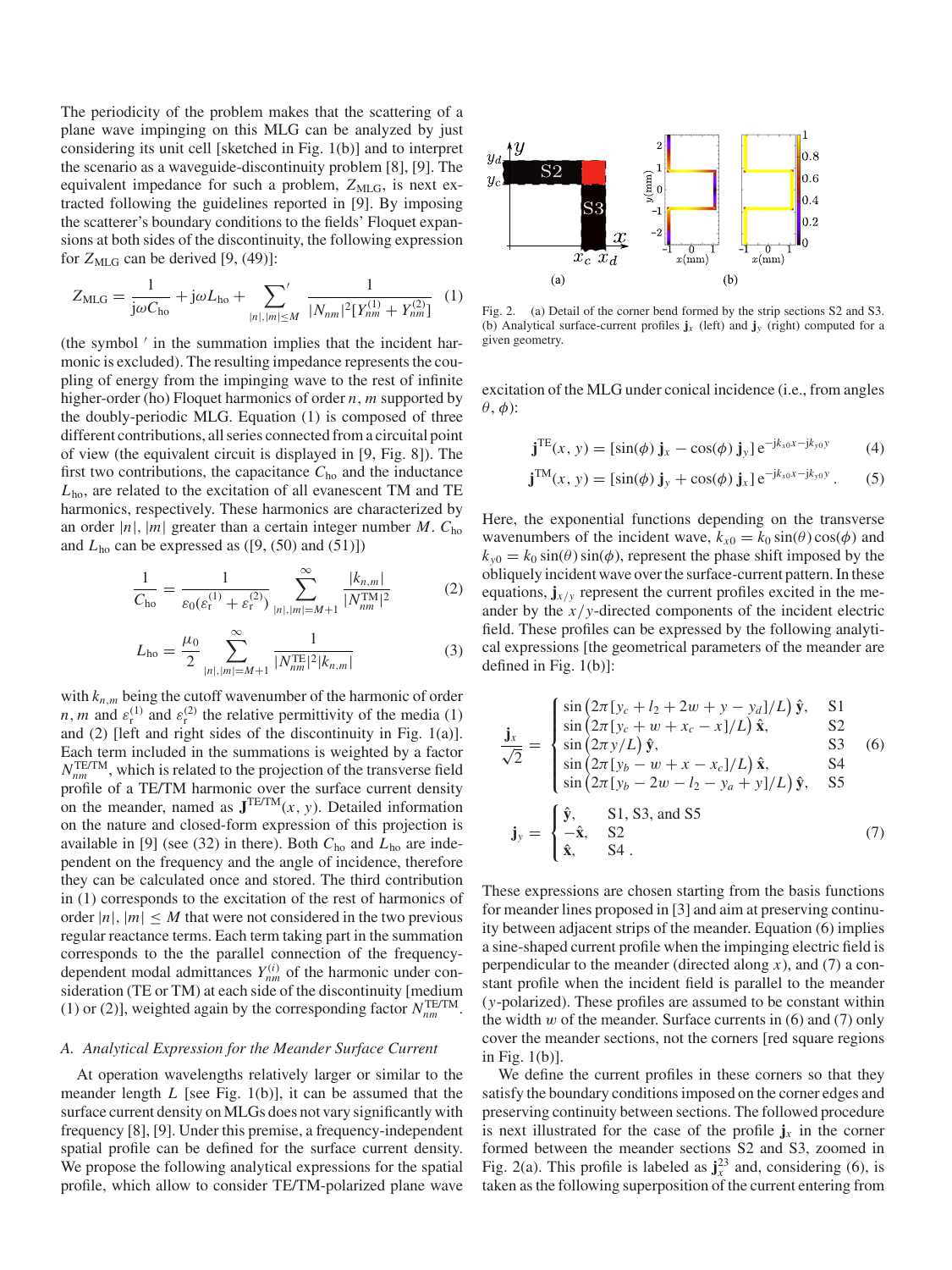S2 and the surface current departing toward S3:

$$
\mathbf{j}_{x}^{23} = \frac{\sqrt{2}}{w} \bigg[ (x_{d} - x) \sin \frac{2\pi (y_{c} + w)}{L} \hat{\mathbf{x}} + (y_{d} - y) \sin \frac{2\pi y_{c}}{L} \hat{\mathbf{y}} \bigg].
$$
 (8)

The *x*-directed component of (8) corresponds to the current coming from S2, flowing from  $x_c$  to  $x_d$  [see Fig. 2(a)]. The value of this component equals  $|\mathbf{j}_x|$  in (6) for S2 when  $x = x_c$ , and it decays linearly with *x*, being null at the edge limit  $x = x_d$ . This zero value ensures that no perpendicular current exists at the corner edge. Applying the same rationale, the component in (8) directed along *y* is equal to  $|\mathbf{j}_x|$  for S3 in (6) when  $y = y_c$ , and it is null at the edge  $y = y_d$ . This same procedure is applied for  $|\mathbf{j}_v|$  and the rest of the corners bends. The resulting final vertical and horizontal current profiles are displayed in Fig. 2(b).

## *B. Incorporation of Ohmic and Dielectric Losses*

Dielectric losses can be directly included in the proposed CM by considering the complex-valued permittivity of the substrate in the formulation. Here we extend the procedure in [9] to account for ohmic losses since they play a fundamental role in the characterization of absorption in MLGs. Reference [9, (33)], which described the null power consumption in a lossless metallic patch, should now be rewritten as

$$
\int_{\Omega} \mathbf{J}^* \cdot \mathbf{E} \, d\Omega = R_s \int_{\Omega} \hat{\mathbf{z}} \times [\mathbf{H}^{(1)} - \mathbf{H}^{(2)}] \, d\Omega \tag{9}
$$

where  $R_s$  is the resistance in ohms-per-square, expressed in terms of the conductivity  $\sigma$  and thickness *h* of the metal,  $R_s =$  $1/(\sigma h)$  if weak skin effect is assumed. Additionally, **E** represents the electric field at either side of the discontinuity, and  $H^{(1)}$  and  $H^{(2)}$  are the magnetic field at each side of the discontinuity. After some manipulations, the following effective resistance, series connected to the elements in (1), can be recognized

$$
R = R_s \sum_{\forall n,m} \frac{1}{|N_{nm}|^2}
$$
 (10)

with the summation involving all the TE and TM harmonics.

#### III. RESULTS

#### *A. Stacked MLGs Used as Polarizers*

Circular polarization can be achieved from MLGs by illuminating them with a  $\phi = 45^{\circ}$  slant-polarized beam [1]. This way, the external excitation is regarded as the superposition of in-phase vertically and horizontally polarized (*v*/*h*-pol) plane waves of equal amplitude. An example of such structure consisting of a stack of three MLGs can be found in [4], whose unit cell is sketched at the top of Fig. 3. As the MLGs are spaced approximately  $\lambda/4$  at the operation frequency, it can be considered that the reactive field in the vicinity of a single MLG is not affected by the presence of others. This assumption allows for the characterization of the structure by a CM based on a stack of  $Z_{MLG}$  as the ones presented in (1). Since the operation frequency is far below the onset of grating lobes, the excitation of all high-order harmonics in (1) is well captured by the elements *C*ho and *L*ho, with them being computed in (2) and (3) taking  $M = 0$ . The particular value taken by these circuit elements is



Fig. 3. Stacked-MLG polarizer and its equivalent CM when considering either vertical or horizontal illumination (*y*/*x*-directed impinging electric field).



Fig. 4. (a)  $S_{21}$  magnitude (left axis) and AR (right axis), both in decibels. (b) *S*<sup>21</sup> phase (degrees). Structure dimensions are taken from [4, Table I].

strongly influenced by the polarization of the impinging wave, being possible to identify different simplified CMs for the *v*-pol and for the *h*-pol cases. When the impinging electric field is *v*pol (directed along *y*), the current profile excited in the MLG is that in (7), giving rise to a null capacitive impedance when computing (2) and, thus, an inductive equivalent impedance  $Z_{MLG}$ . When the impinging electric field is *h*-pol (directed along *x*), the current profile in (6) is considered, resulting in nonzero inductive and capacitive terms (with the capacitive contribution being the dominant one). Here, the inductive contribution depends strongly on the length of the meander horizontal strips [parameters  $l_2$  and  $l_4$  in Fig. 1(b)]. When those strips are short, as in our case of study [4] and most of MLG polarizers, *L*ho becomes negligible. The resulting CM for each polarization is displayed in Fig. 3, showing that the CM is mainly inductive/capacitive for *v*/*h*-excitation of the MLGs. The transmission lines characterize the propagation of the incident fundamental harmonic between MLGs.

The magnitude and phase of the polarizer transmission coefficient  $(S_{21})$  for *v*/*h*-incidence, together with the axial ratio (AR), are plotted in Fig. 4 comparing the CM and CST results. From Fig. 4(a), it can be inferred the existence of total transmission bands between 16 and 18 GHz for both polarizations, as well as from Fig. 4(b) an almost 90◦ phase difference between them along the same band. The purity of circular polarization is better accounted for by the AR, displayed in Fig. 4(a); high purity is usually associated with values below 3 dB. This value is reached by the polarizer under study, though here the results provided by the CM and CST differ slightly. This deviation stems mainly from the the high sensitivity intrinsic to the definition of the AR. Note that any minor discrepancies in the *S*<sub>21</sub> magnitude or phase will strongly impact the AR agreement. All in all, it is important to note that the behavior of the polarizer